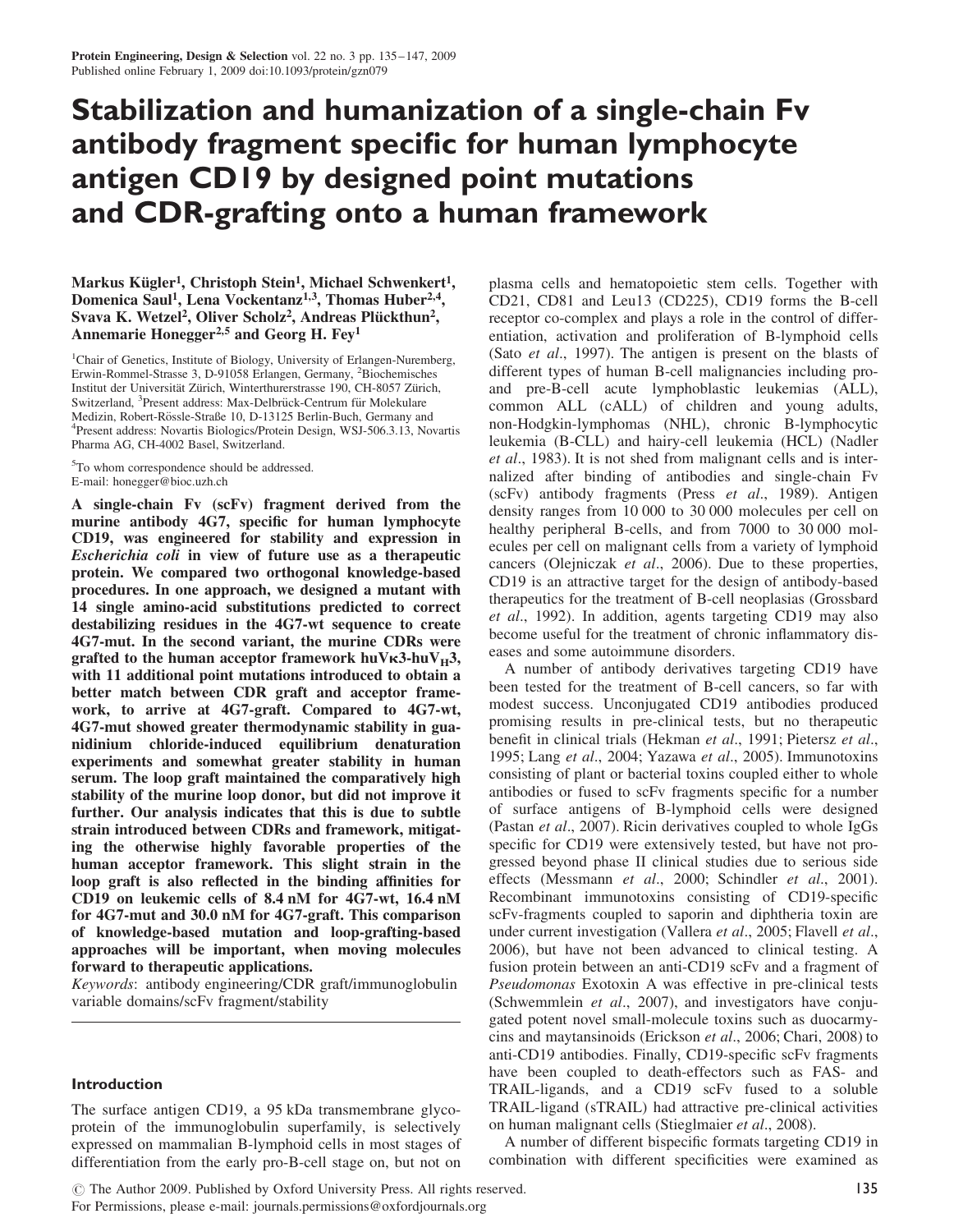well. Full-length antibodies and Fab-fragments targeting CD19 were effective in pre-clinical studies, but not in clinical trials (Peipp and Valerius, 2002). Recombinant bispecific scFv-derivatives targeting CD19 have also been tested for recruiting Natural Killer (NK) cells as effectors for tumor cell lysis by binding to the low affinity  $Fe\gamma$ RIIIa receptor (CD16) on NK-cells, monocytes and macrophages (Kipriyanov et al., 2002; Bruenke et al., 2005). This has been achieved either in a diabody format (Kipriyanov et al., 2002) or by tandemly arranged scFv fragments, each encoding an interchain disulfide bond (Bruenke et al., 2005). A variant of this format are tandem diabodies ('tandabs'), non-covalently associated twochain molecules, which form two scFv binding sites each for the tumor antigen and the trigger molecule on the effector cell. Such a molecule specific for CD19 and CD3 was effective in pre-clinical tests (Bruenke et al., 2005). Another recently developed variant format carries two distal CD19-specific scFvs plus a central CD16-specific scFv in a tandem linear arrangement (Kellner et al., 2008) (termed triplebody). In pre-clinical studies, this molecule produced potent ADCC (antibody dependent cellular cytotoxicity) reactions with human leukemic cells as targets and enriched human NK-cells as effectors, and the format is therefore attractive for further development towards clinical testing. The bispecific molecule targeting CD19 that currently has advanced furthest is Blinatumomab, a tandem scFv carrying specificities for CD19 and CD3, a cofactor of the T-cell receptor on human T lymphocytes. The anti-CD3 specificity recruits and activates T-cells for tumor cell lysis, regardless of the antigen-specificity of their T-cell receptors, and the T-cells have high cytotoxic potential. The molecule produced objective responses in a phase I clinical trial with non-Hodgkin lymphoma patients and is promising for clinical development (Bargou et al., 2008). Nevertheless, for some applications, such as the treatment of pediatric ALL patients in a post-transplantation stage, T-cells may not be present in sufficient numbers to serve as an efficient effector cell population. Therefore, a need remains to develop CD19-specific agents in other formats, such as immunotoxins, immunoconjugates with other types of death-effectors and bispecific molecules recruiting effectors other than T-cells. Moreover, all of the above formats will profit from well designed, stable scFv derivatives with human sequences, in order to avoid production problems for clinical trials, and loss of activity after prolonged incubation in human serum due to denaturation and aggregation. It should be pointed out that many of the above molecules could not even be produced in Escherichia coli, but the investigators had to resort to production in mammalian cells, suggesting an aggregation propensity of the molecules.

For therapeutic applications in humans, CD19-specific scFv antibody fragments need to have high thermodynamic stability and should be humanized to avoid a neutralizing antibody response (Mirick et al., 2004). The antigenicity problem is less severe for agents used to treat B-cell neoplasias, because these patients have an impaired B-cell compartment and produce fewer neutralizing antibodies, allowing the use of bacterial toxins (Pastan et al., 2007). However, some patients may require CD19-specific agents for extended periods of time. While human antibodies can be derived from genetically modified mice carrying immunoglobulin loci (Lonberg, 2005) or by screening synthetic phage display libraries carrying natural or designed human antibody

fragments (Knappik et al., 2000; Hoogenboom, 2005), in this study, we wished to start from a well characterized murine hybridoma, termed 4G7 (Meeker et al., 1984).

The scFv derived from the antibody 4G7 had already shown favorable biological activities in bispecific scFv constructs (Bruenke et al., 2005). We analyzed its biophysical properties in the present study and found them to be already rather favorable. Nonetheless, to test whether the molecule can be improved further in its biophysical properties, we took two orthogonal approaches. We first analyzed the murine scFv for sequence features associated with poor folding and low stability and designed a series of 14 point mutations addressing two major and multiple minor problems, while preserving the structural characteristics of the original antibody variable domains. In parallel, we designed a CDR graft to a human framework. We used the most stable of the human germline family consensus frameworks, huV $\kappa$ 3-huV $_H$ 3, despite the fact that the murine and human  $V<sub>L</sub>$  sequence showed only 53% sequence identity, and the two  $V_H$  domains shared a mere 51% sequence identity. Additionally, in this graft, we had a mismatch between the structural subtypes (Honegger et al., 2009) of  $V_H$  CDR donor and acceptor framework, which may be responsible for the fact that such grafts frequently fail to reach the degree of stabilization expected from the superior properties of the acceptor framework (Willuda et al., 1999). In the companion paper, we have directly addressed the antibody engineering problems caused by such a mismatch in a series of chimeric  $V_H$  constructs (Honegger *et al.*, 2009). In the present paper, we compare the stabilization that can be achieved with a limited number of point mutations introduced into the original framework to the stability achieved by grafting to a mismatched framework of otherwise proven stability, and compare both of these proteins to the 4G7-wt.

## Materials and methods

## Homology modeling of the 4G7 Fv fragment

A homology model of the 4G7 Fv fragment was built based on the structures of the  $V<sub>L</sub>$  domain of the esterolytic murine antibody Fab fragment MS6-12 [PDB entry 1MJU (Ruzheinikov et al., 2003)] and the  $V_H$  domain structures of an anti-ssDNA Fab fragment [1P7K (Schuermann et al., 2004)], anti-rhodopsin Fab fragment K42-41L [1XGY (Piscitelli et al., 2006)] and the Fab fragment of bactericidal antibody MN12H2 [1MNU (van den Elsen et al., 1999)]. Modeling of the huV $\kappa$ 3-huV $_H$ 3 germline consensus Fv has been reported previously (Knappik *et al.*, 2000). The two models were combined to produce the model of the CDR graft construct 4G7-graft in a relative domain orientation intermediate between those observed in the two antibody fragments serving as primary template for the  $V_L$  and the  $V_H$  domain.

## Culture of eukaryotic cells

Leukemia-derived SEM (t(4;11)-positive pro-B-ALL; (Greil et al., 1994)) and CEM cells (T-ALL; DSMZ, German Collection of Microorganisms and Cell Lines, Braunschweig, Germany) were cultured in RPMI 1640-Glutamax-I medium (Invitrogen, Karlsruhe, Germany), supplemented with 10% fetal calf serum and penicillin and streptomycin (Invitrogen) at concentrations of 100 U/ml and 100 mg/ml, respectively.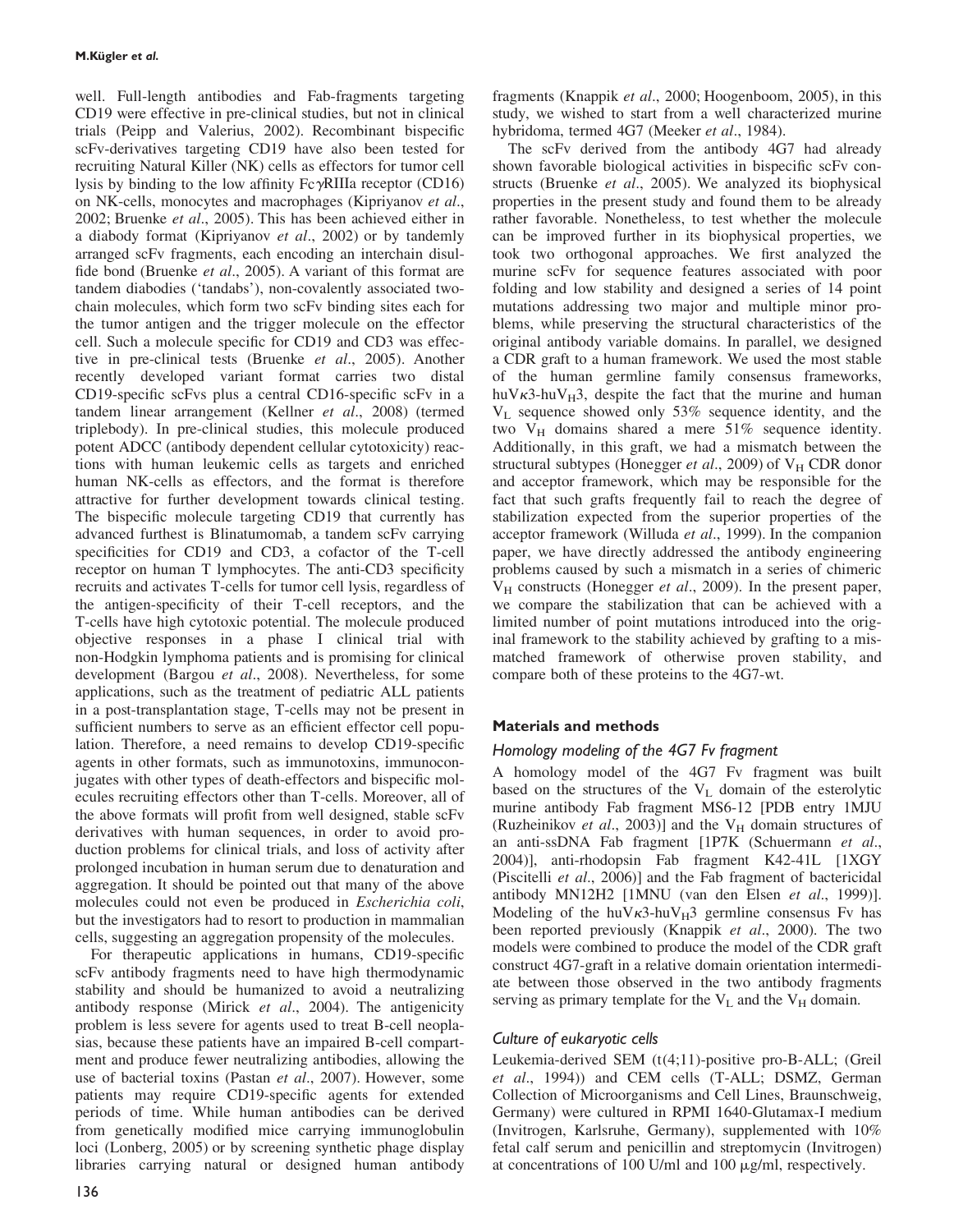### Bacterial strains and plasmids

Escherichia coli XL1-Blue (Stratagene, Amsterdam, The Netherlands) was used for the amplification of plasmids and cloning. The expression vector pAK400 (Krebber et al., 1997) was used for the expression of antibody fragments in E.coli HB2151 (Carter et al., 1985) (from Dr G. Winter, MRC Cambridge, UK) and the vector pASK4 (IBA, Göttingen, Germany) was used as an intermediate cloning vector for the construction of the mutant 4G7-mut.

### Construction of expression vectors

The sequence coding for the murine anti-CD19-4G7 wildtype scFv (4G7-wt) was excised as an SfiI cassette from a previously cloned pAK100 vector construct (Krebber et al., 1997; Peipp *et al.*, 2004). It is of the format  $V_1$ -(Gly<sub>4</sub>Ser)<sub>4</sub>- $V_H$ . The cassette was inserted by directional cloning into the prokaryotic expression vector pAK400, which provides an N-terminal FLAG-tag and a C-terminal  $His<sub>6</sub>$ -tag. For construction of the mutant 4G7-mut, the SfiI cassette was transferred from 4G7-wt into the intermediate vector pASK4. The 14 amino acid substitutions were introduced by PCR reactions (site-directed mutagenesis) and oligonucleotide annealing using the QuickChange<sup>®</sup> Multi SiteDirected Mutagenesis Kit (Stratagene, La Jolla, CA, USA) according to the manufacturer's instructions. For the oligonucleotide annealing experiments, complementary primers were designed containing the desired mutations and specific restriction site overlaps. After annealing by heating a primer mixture to  $96^{\circ}$ C and subsequent cooling to  $25^{\circ}$ C for 30 min, these overlaps were used to ligate the complementary primers into a correspondingly digested vector. Correct incorporation of the desired mutations was checked by DNA sequencing before the sequence coding for 4G7-mut was re-cloned into the expression vector pAK400.

The gene for the loopgrafted 4G7 scFv variant  $(huV_H3-4G7-gradt)$ , including codon optimization for the production in E.coli, was synthesized by Entelechon (Regensburg, Germany). An SfiI cassette containing the  $huV_H$ 3-4G7-graft coding sequence was then excised from the commercial standard vector and subcloned into the expression vector pAK400.

### Soluble periplasmic expression

For soluble expression of the 4G7 scFvs, expression plasmids were propagated in E.coli HB2151. Overnight cultures were incubated at  $37^{\circ}$ C and diluted in Tryptone Broth medium [TB; 12 g/l bacto-tryptone, 24 g/l bacto-yeast extract, 4 ml/l glycerol, 100 ml/l  $10 \times$  TB phosphate (0.17 M KH<sub>2</sub>PO<sub>4</sub>, 0.72) M K<sub>2</sub>HPO<sub>4</sub>)] supplemented with 1% glucose and 30  $\mu$ g/ml chloramphenicol until an extinction of 0.2 at 600 nm  $OD_{600}$ ) was reached. Cultures were incubated at  $28^{\circ}$ C and expression was induced at an  $OD_{600}$  of 0.8 by addition of isopropyl- $\beta$ -D-thiogalactopyranoside (IPTG) to a final concentration of 1 mM. After 18 h of incubation, cells were collected by centrifugation, resuspended in 1/10 volume of homogenization buffer containing 50 mM NaH2PO4, pH 8.0, 300 mM NaCl and 10 mM imidazole. After disruption of cells by highpressure in an EmulsiFlex-C5 homogenizer (Avestin, Canada), the crude extract was centrifuged to remove debris  $(28,000g, 60 \text{ min at } 4^{\circ}\text{C})$  and the supernatant was used for a two-step purification.

#### Two-step purification of scFvs

Purification of  $His<sub>6</sub>$ -tagged scFv fragments was achieved by affinity chromatography with a nickel-nitrilotriacetic acid (Ni-NTA, Qiagen) matrix. For this purpose,  $400 \mu$ l NiNTA slurry was added per 100 ml of supernatant, and the mixture was incubated for 30 min at  $25^{\circ}$ C. The suspension was transferred to an empty column (BioRad) and the matrix was washed extensively with MHA high-salt wash buffer [20 mM MHA (6.6 mM MES, 6.6 mM HEPES, 6.6 mM sodium acetate), pH 7.0, 1 M NaCl], then with MHA low-salt wash buffer (20 mM MHA, pH 7.0, 100 mM NaCl) and finally with MHA imidazole wash buffer (20 mM MHA, pH 7.0, 30 mM imidazole) to remove unspecifically bound proteins. The His-tagged antibody fragments were then eluted by adding 250 mM imidazole. The eluate was extensively dialyzed against 20 mM MHA, containing 60 mM imidazole, and was applied to a HiTrap SP XL column (GE Healthcare, Freiburg, Germany) for ion exchange chromatography. Loading was performed in 20 mM MHA (pH 7.0, 60 mM imidazole) using an ÄKTA Prime chromatography system (Amersham Pharmacia Biotech, Freiburg, Germany). A NaCl gradient from 0 to 500 mM was used to elute the scFvs from the column. Collected fractions were checked for the presence of scFvs by SDS–PAGE analysis and pooled fractions were extensively dialyzed against 50 mM Tris–HCl (pH 7.2). The purity of the antibody fragments was checked by SDS–PAGE analysis and the concentration was determined by measuring the absorbance at 280 nm. The second purification step removed the 22 kDa SlyD, which carries a natural his-rich sequence (Wülfing et al., 1994).

### Measurement of expression yields

To determine expression yields of the 4G7 scFvs, aliquots of the Ni-NTA (Qiagen) purified and dialyzed proteins were analyzed by SDS–PAGE. The purity was assessed and the concentration was estimated by densitometric comparison to bovine serum albumin standards. Expression yields were calculated as mg of purified scFv per liter of E.coli culture and microgram of purified scFv per gram of E.coli pellet.

### SDS–PAGE and western blot analysis

SDS–PAGE was carried out under reducing conditions following standard procedures. Gels were stained with Coomassie Brilliant Blue R250. For western-blot analysis, scFv fragments were detected with a Penta-His antibody (Qiagen) and a secondary goat anti-mouse IgG antibody coupled to horseradish peroxidase (Dianova, Hamburg, Germany). Blots were developed with the enhanced chemiluminescence reagent (Amersham Pharmacia Biotech, Freiburg, Germany).

### Analytical Gel-filtration chromatography

For the determination of the aggregation tendency of purified scFvs, samples were analyzed by size exclusion chromatography on a Superdex75 column 10/300GL (GE Healthcare) equilibrated with 50 mM sodium phosphate (pH 7.0) and 100 mM NaCl on an Agilent 1100 HPLC system (Agilent). Samples were injected at a concentration of 0.5 mg/ml (17  $\mu$ M) in a volume of 50  $\mu$ l, the flow rate was 0.5 ml/min and elution was followed by the detection of the absorbance at 280 nm. A mini-DAWN multi-angle light scattering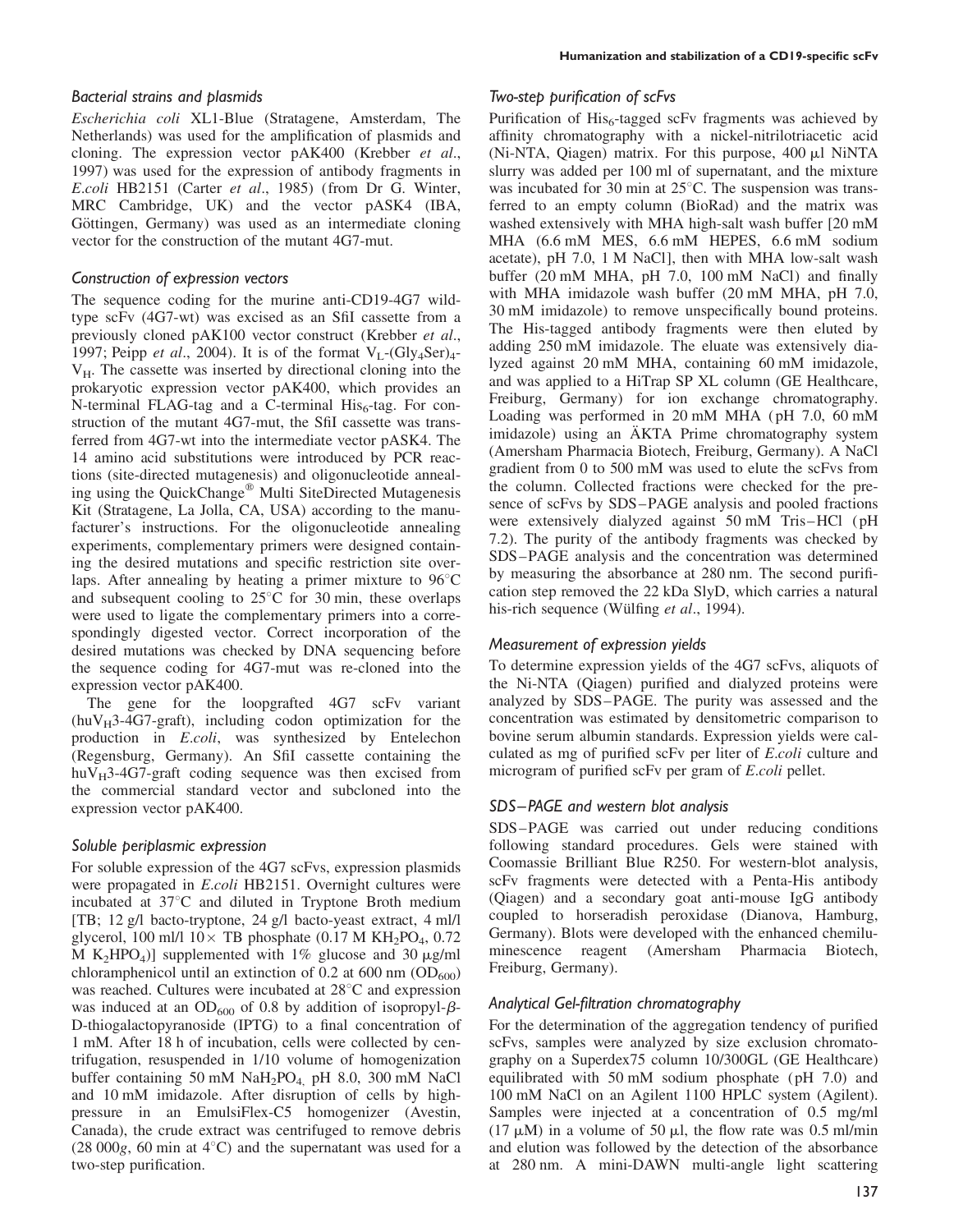(MALS) detector (Wyatt Technology) and a differential refractometer (Optilab rEX, Wyatt Technology) were used for the determination of the absolute molar mass of the scFv variants. The concentration was calculated assuming a dn/dc of 0.185.

## Flow cytometric analysis and competition binding studies

Binding of scFvs to CD19 positive SEM cells was analyzed on a FACS Calibur instrument using CellQuest software (Becton Dickinson, Heidelberg, Germany) following published procedures (Bruenke et al., 2004). Ten thousand events were collected for each sample and all analyses of whole cells were performed using appropriate scatter gates to exclude cellular debris and aggregates. The scFvs were detected using an Anti-Penta-His antibody and a phycoerythrin (PE)-conjugated goat anti-mouse IgG antibody (DAKO Diagnostica, Hamburg, Germany). For competition binding experiments, cells were pre-incubated with a 50-fold molar excess of either the parental monoclonal antibody 4G7 or a mouse IgG1 isotype control antibody for 15 min before addition of the scFvs.

## Determination of equilibrium dissociation constants  $(K<sub>D</sub>)$ by flow cytometry

Equilibrium dissociation constants  $(K_D)$  were measured by flow cytometry following published procedures (Benedict et al., 1997). Experiments were repeated six times and arithmetic mean values  $\pm$  standard error of the mean are reported. Data were fitted to the approximate equation  $MFI = MFI_{max}$ .  $[scFv]/(K_D + [scFv])$  using GraphPad Prism Software (GraphPad Software Inc., San Diego, CA, USA), where MFI is the mean fluorescent intensity and  $MFI<sub>max</sub>$  is the fitted plateau value at high concentrations of scFv fragment.

## Measurement of in vitro serum stability

The scFvs were separately incubated in human serum at concentrations of 1.5  $\mu$ g/ml in a final volume of 30  $\mu$ l at 37°C. After defined time periods of up to 4 weeks, the residual binding activity of the incubated scFvs was determined by flow cytometry. Binding was compared to samples withdrawn right after the incubation period had started, which were set to 100%. The experiment was repeated four times and the average half-life values were calculated from fitting to a monoexponential decay.

## Equilibrium denaturation

A FluoroMax-4 spectrofluorometer (HORIBA Jobin Yvon, Inc., NJ, USA) was used to record fluorescence spectra at  $25^{\circ}$ C with slit widths of 2 nm for excitation and emission. Protein samples dissolved in guanidinium chloride (GdmCl)  $(1.0 \text{ ml})$  with a final protein concentration of  $0.3 \mu\text{M}$  and denaturant concentrations from 0 to 5.0 M were prepared from a GdmCl stock solution (6.0 M, in 0.05 M Tris–HCl (pH 7.2), 100 mM NaCl). The final GdmCl concentration of each sample was calculated from its refractive index. Fluorescence emission spectra from 320 to 370 nm were recorded with an excitation wavelength of 280 nm after overnight incubation of the samples at  $25^{\circ}$ C. Fluorescence emission maxima were determined by fitting the fluorescence emission spectra to a Gaussian function, and plotted against the GdmCl concentration. Relative emission maxima were calculated by setting the highest value to 100 and the lowest

to 0. Alternatively, fluorescence emission maxima were determined by fitting the fluorescence emission spectra with a Taylor expansion to the fourth power term according to (Monsellier and Bedouelle, 2005) as described in the Supplementary data available at PEDS online. Protein stabilities ( $\Delta G$ , *m*-values) were evaluated by the linear extrapolation method according to published procedures (Santoro and Bolen, 1988; Jäger et al., 2001) but it was found that a two-state model does not hold.

## **Results**

## Homology modeling of 4G7-wt

The  $V_L$  domain of 4G7 is most likely derived from murine germline family muV $\kappa$ 2, presumably germline muV $\kappa$ 2–137 [IMGT database (Lefranc et al., 2005), AJ231263 (Schable et al., 1999), 98% sequence identity, 99% sequence similarity to 4G7] (Fig. 1), and was modeled against template structure 1MJU (96% identity, 98% similarity, 1.2  $\AA$  resolution) (Ruzheinikov et al., 2003). The high degree of sequence identity made modeling of this domain unproblematic, with only three amino acid substitutions in the putative antigen binding site and two in the framework: the fully exposed His L33 [All residue numbers are given in the AHo [(Honegger and Plückthun, 2001a) numbering scheme, in which structurally equivalent positions in  $V_L$  and  $V_H$  carry the same residue number. The correspondence between the AHo and the Kabat numbering schemes (Kabat et al., 1991) is indicated in the header of the sequence alignment (Fig. 1)] in CDR-L1 was replaced in the model by Asn, Leu L107 in CDR-L3 by Met, Phe L137 in CDR-L3 by Leu. Framework substitutions Val L11 Ile and Leu L147 Ile, compared to the template, both affected semi-exposed positions that could be accommodated in the model without additional adjustments.

To model the  $V_H$  domain of 4G7, derived from germline family  $muV_H1$ , presumably germline gene mVH-S136 (Lefranc et al., 2005) (AF304557, 91% identity, 93% similarity) (Fig. 1), multiple templates were used. PDB entry 1P7K [1.8 A resolution, 86% sequence identity, 87% similarity (Schuermann et al., 2004)] was used as the primary template. In the region between Ser H7 and Cys H106, template and target sequences were identical. However, an additional template  $[1XGY, 2.7 \text{ Å}$  resolution (Piscitelli *et al.*, 2006)] had to be used to model the conformation of the N-terminal residues, since the N-terminal sequence of the  $V_H$  domain in structure 1P7K does not fit a  $muV_H1$ -derived sequence. With a glutamate in position H6 and a Pro in H10, 1P7K shows the sequence signature and conformation of a type I framework 1 kink conformation (Honegger and Plückthun, 2001b), while 4G7 shows the H6 Gln, H7 Ser, H10 Pro signature sequence of a type III kink. Such N-terminal sequence mismatches are frequently caused by the degenerate primers used for the cloning of antibody variable domains (Honegger and Plückthun, 2001b; Jung et al., 2001). Although these sequence differences were concentrated in the region from H1 to H6, they predominantly affect the framework backbone conformation in the region from H7 to H11. Therefore, the conformation of framework 1 residues H1–H22 was taken from template 1XGY. CDR-H3 and framework 4 of 4G7 were modeled using 1MNU [2.5 A resolution (van den Elsen et al., 1999)] as template.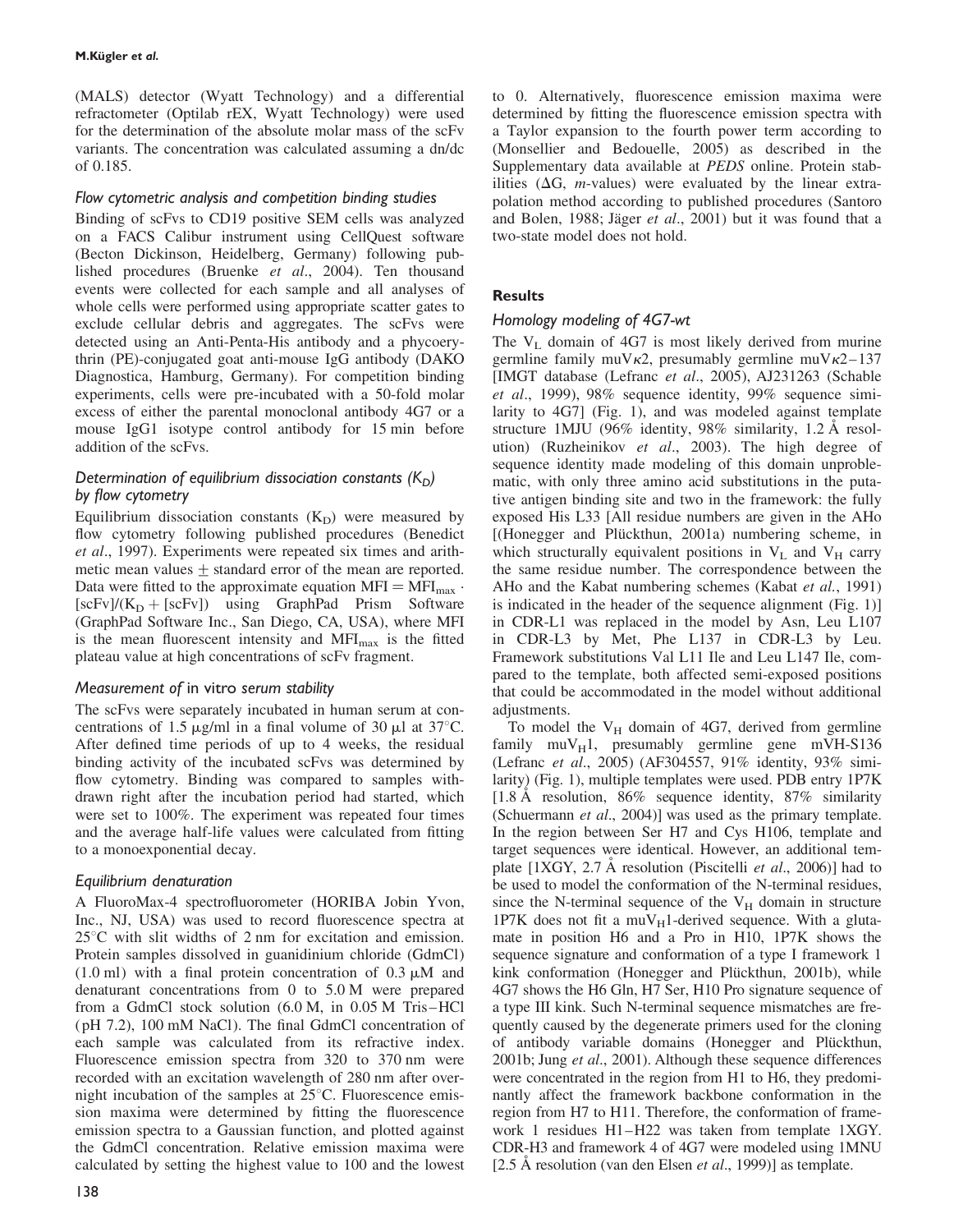

Fig. 1. Sequence alignment of the 4G7-wt V<sub>L</sub> and V<sub>H</sub> sequences (denoted 4G7-wt) to their presumed parental germline precursors ( $muVk2-137(AJ231263)$ ,  $muVHIS136$  (AF304557)) and germline family consensus sequence ( $muVk2$  GL consensus,  $muVHI$  GL consensus), to the point mutant construct 4G7-mut (4G7-mut), the CDR-grafted variant 4G7-graft (huVk3\*4G7-graft, huVH3\*4G7-graft) and the graft acceptor framework (huVk3 consensus, huVH3 consensus) representing the human germline family consensus sequences for the huV $\kappa$ 3 and the huV $\mu$ 3 families, with CDR-L3 and -H3 derived from humanized antibody hu4D5–8. In the header, the residue numbering according to Kabat et al. (1991) and AHo (Honegger and Plückthun, 2001a) are indicated, the extent of the CDRs according to the definition of Kabat et al. (1991) (white background) and the structurally least variant positions used for the least-squares superposition of variable domain structures (dark gray background). A color code (line Protein Ag Contact) indicates the probability of the different sequence positions to be involved in contacts to a protein antigen based on the average reduction of solvent accessible surface area (Honegger and Plückthun, 2001a): white; no contact, yellow; low probability to red; very high probability. Sequence positions identical in 4G7-wt and in huV $\kappa$ 3-huV $_{H}$ 3 are indicated in white letters on a dark blue background, sequence positions identical to 4G7-wt but different from huV $\kappa$ 3-huV<sub>H</sub>3 by black letters on magenta, positions identical to huV $\kappa$ 3-huV<sub>H</sub>3 and different from 4G7-wt by cyan, positions differing from either sequence are highlighted in yellow. Closed triangles point at sequence positions altered in 4G7-mut, open triangles at framework positions deviating from the sequence of the acceptor framework in 4G7-graft.

The two template Fvs were aligned by a least squares fit of the structurally conserved positions of both the  $V<sub>L</sub>$  and the  $V_H$  domains, and the  $V_L$  domain model of 4G7 aligned to the  $V_L$  domain of 1MJU, the  $V_H$  domain model to the  $V_H$ domain of 1P7K, resulting in a relative domain orientation of the model intermediate between those of the two templates. Some adjustments in side-chain rotamers of residues in the

 $V_L/V_H$  interface and in the CDR-H3 conformation were necessary to avoid steric clashes.

## Identification of potentially destabilizing features in 4G7-wt

Sequence and structure model of 4G7 were scrutinized to identify potentially destabilizing features (Honegger, 2008)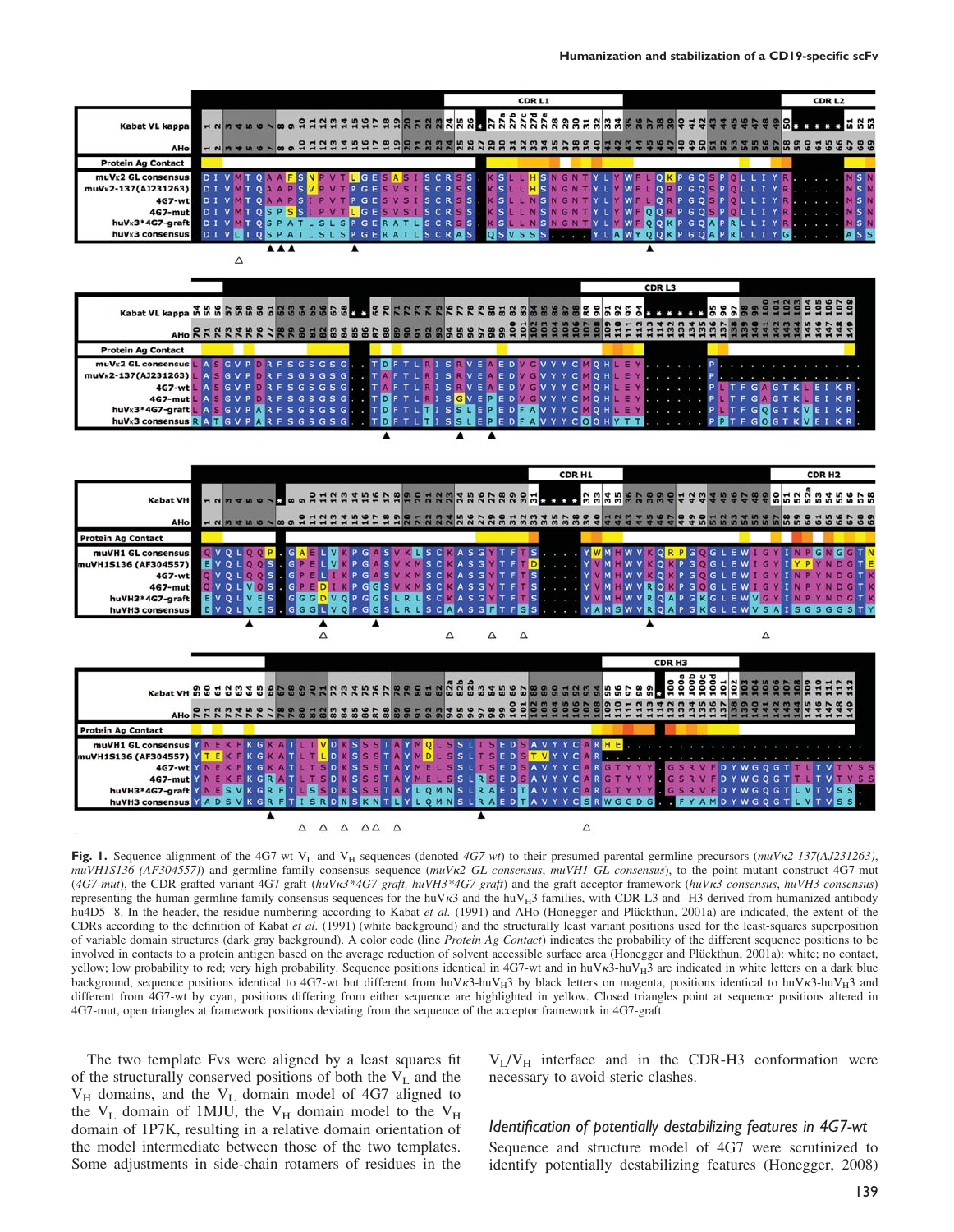

Fig. 2. Structural models of 4G7-mut and 4G7-graft. (A) Amino acid substitutions in 4G7-mut. The model structure of the scFv fragment shows the secondary structure of the  $V_L$  domain (magenta) and the  $V_H$  domain (blue). The 14 amino acid substitutions are highlighted in yellow, 8 in the  $V_L$  and 6 in the  $V_H$  domain. (B) Three-dimensional model of 4G7-graft. Residues derived from the CDR donor (murine 4G7-wt) are highlighted in magenta, residues derived from the framework donor (human  $V_H$ 3 and  $V_K$ 3 domains) in cyan, and identical residues between both donors are highlighted in blue, respectively. Left: view from the 'top' (putative antigen binding site), right, view from the 'bottom' (in a Fab fragment, the V/C interface), bottom center: view from the 'front'.

(Figs 1 and 2A). Two principal problem spots became apparent in the 4G7-wt scFv.

Light chain positions l7, l8 and l9 forming the framework 1 *kink* The muV $\kappa$ 2 light-chain germline family shows an unusual conformation of the framework 1 kink between strand a' and a'': Residue L8 is a cis-Pro in  $>99\%$  of the human and 84% of the murine  $V_K$  sequences. In muV $K^2$ derived  $V<sub>L</sub>$  domains, L8 is an Ala, however, and L9 a trans-Pro. In the 4G7-wt sequence, L7 is an Ala, L8 an Ala, L9 a Pro. The presence of a cis-Pro in L8 has been shown to improve the folding behavior and stability of scFvs: from a library of an scFv fully randomized in positions L7, L8 and L9, the S-P-S amino acid combinations most frequently seen in natural antibodies also prevailed (Spada et al., 1998). Sequences containing Pro in position L8 were preferred over other amino acids in this position and were produced with a higher yield of native protein upon periplasmic expression. Reanalysis of the raw data (Spada et al., 1998) showed that all of the selected clones showing a Pro in position L9 also

had a Pro in L8, contrary to the situation observed in 4G7. Similarly, in an *in-vitro* evolution experiment aimed at increasing the stability of the disulfide-free scFv AB48, clones containing the mutation from T-T-S to T-P-S were generated and enriched (Proba et al., 1997; Proba et al., 1998). Surface residue Ser L7, present in 96% of human and 70% of murine  $V_K$  sequences, forms a hydrogen bond to its own main chain CO, facilitating the formation of the chain kink between strands  $a'$  and  $a''$ . Of the sequences lacking this Ser, the majority have a Thr in this position that can also form this hydrogen bond. In the point mutation construct 4G7-mut, we therefore replaced the L7-L9 AAP motif of 4G7 by SPS.

Heavy chain position H45, H77 and H97 in the charge cluster In antibody variable domains, a highly conserved cluster of charged residues is buried or semi-buried in the lower core of the domain. Arg H77 and Asp H100 form the central core of this cluster, interacting in a doubly hydrogenbonded salt bridge. Charged residues Arg H45, Glu H53, Arg H97 and Glu H99 surround this central salt bridge to form the charge cluster, while highly conserved Tyr H104 helps to orient the Asp H100 side chain by forming a hydrogen bond to its main-chain carbonyl group. While 86% of all human  $V_H$  domains have an arginine in position H77, 56% of the murine  $V_H$  sequences have a lysine residue in this position. Such domains are significantly stabilized by having Arg H77 instead of Lys (Lindner et al., 1997; Proba et al., 1997; Proba et al., 1998; Wörn et al., 2000). The Arg H97-Glu H99 ion pair is more solvent-exposed than the Arg H77-Asp H100 salt bridge. However, the interaction of Glu H99 with Arg H87 and with Arg H45 probably keeps the glutamate from interacting with Arg H77 and thus from opening up the charge cluster to the solvent. In 4G7-wt, H45 and H77 are both lysines, H97 a threonine. In 4G7-mut, we therefore replaced the three residues with arginines to optimize the charge cluster.

Surface mutations with a track record Besides these two major problem spots described above, a few minor changes of surface residues were introduced that had proven beneficial in other antibody fragments: residue L15 is part of a semi-buried cluster of hydrophobic amino acids. The substitution of Ala L15 by Leu stabilized the MCPC603  $V_L$ domain by 7.0 kJ/mol, Ala L15 Pro by 4.5 kJ/mol (Ohage et al., 1997); the inverse substitution of Leu L15 by Pro destabilized the LEN  $V_L$  domain by 7.1 kJ/mol (Raffen et al., 1999). In 4G7-mut, we therefore replaced Pro L15 by Leu.

H5 is a fully exposed surface residue. However, the wellexpressed huV $_{H}$ 3, huV $_{H}$ 1 and huV $_{H}$ 5 human germline consensus frameworks have a Val in this position (Ewert et al., 2003b), while the poorly expressed huV $_{\text{H}}$ 2, huV $_{\text{H}}$ 4 and huV<sub>H</sub>6 have a Lys (V<sub>H</sub>2) or Gln (V<sub>H</sub>4, V<sub>H</sub>6) in this position. The mutation of Gln to Val in two different antibodies derived from the human  $V_H6$  germline family resulted in 1.7- and 2.6-fold increase in production yield (soluble periplasmic protein) and a stabilization shifting the midpoint of the GdmCl denaturation curve  $(\text{[GdmCl]}_{50})$  by 0.1 and 0.15 M, respectively (Ewert et al., 2003a). In addition, H5 Val was selected over Gln, Leu and Glu in the phage display selection of 4D5-Flu for improved stability (Jung et al.,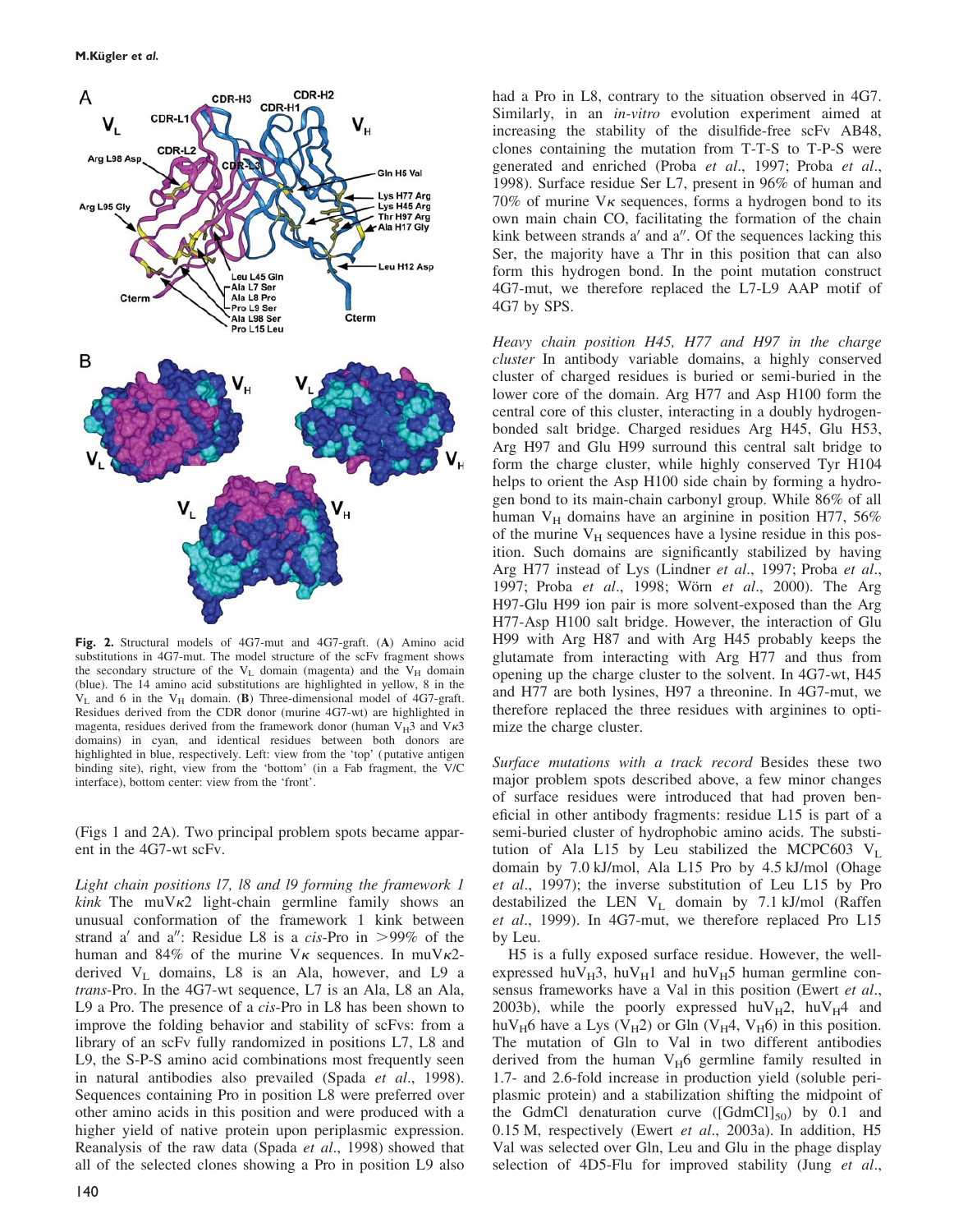1999). A possible reason for the beneficial effect of Val in this solvent-exposed position lies in the particularly high  $\beta$ -sheet propensity of  $\beta$ -branched amino acids, which might help to stabilize the short N-terminal a'  $\beta$ -strand of the immunoglobulin variable domain. We therefore replaced Gln H5 of 4G7-wt by Val in 4G7-mut.

Hydrophobic surface residues in the  $V_H/C_H$  interface of the Fab fragment are solvent exposed in scFvs, where they can have a negative influence on the folding efficiency of an scFv. In the anti-fluorescein antibody 4-4-20, the substitution of Leu H12 by Ser had no significant effect, while the substitution of Leu H12 by Asp significantly improved the production yield (Nieba et al., 1997). We therefore replaced Leu H12 by Asp both in 4G7-mut and in the 4G7-graft.

Additional mutations The changes suggested above had been tested in other scFvs and shown to improve stability and/or folding efficiency without affecting antigen binding. Additional mutants were suggested based on sequence statistics and structural criteria.

Position L45 in  $V<sub>L</sub>$  corresponds to H45 in the heavy chain and is likewise in contact with the charge cluster in the lower core of the domain. In 4G7-wt, L75 is a Leu, while 88% of human and 78% of murine antibodies have a Gln in this position. The huV $\kappa$ 1 and huV $\kappa$ 3 consensus domains have a Gln in this position, the less well-behaved huV $\kappa$ 2 a Leu (Ewert et al., 2003b). In 4G7-mut, we placed a Gln in this position.

Sequence statistics indicate a strong preference for Asp in position L88. Mutations from the germline consensus Asp to His or Asn in human  $V_{\kappa}$ 1-derived light chains have been reported to increase propensity for amyloid formation (Stevens et al., 2000). However, an effect of this mutation on antigen affinity cannot be excluded, since in protein-binding antibodies the outer loop of  $V_L$  may make contact to the antigen. Ala L88 was nevertheless replaced by Asp, and did not have a deleterious effect on binding (see below).

Residue L95 frequently has a positive Phi torsion angle. Arg L95 was therefore replaced by Gly in 4G7. For the same reason, Ala H17 was replaced by Gly. H17 is a Gly in the very stable huV $_{\text{H}}$ 3 consensus domain (Ewert *et al.*, 2003b), and in IcaH-01, the substitution of Ala H17 by Gly stabilized  $V_H$ with a shift in  $[GdmCl]_{50}$  by 0.1 M (Wirtz and Steipe, 1999).

In the majority of murine  $V_K$  domains, an Ala is found in position L98, as it is in 4G7-wt. In human  $V_K$  domains, Pro predominates. In the in vitro evolution of the 4D5Flu scFv towards improved stability, Pro was selected over Ser and Ala (Jung et al., 1999) in this position. In addition, replacement of Pro by other residues in  $V_{\kappa}1$  was reported to be linked to increased propensity for the formation of amyloid (Stevens et al., 2000). Therefore, we replaced Ala L98 by Pro.

As a result of this analysis, 14 point mutations were introduced into the 4G7-wt scFv to yield the scFv 4G7-mut (Figs 1 and 2A).

#### Design of the CDR graft 4G7-graft

In designing a CDR graft from a murine to a human antibody, one often has the choice of either grafting to the human acceptor framework that is closest to the sequence of the CDR donor, or to an acceptor framework with proven good biophysical characteristics. The sequence of the  $V_L$ domain of 4G7 most closely resembles that of  $h\nu\kappa$ 2, with 79% sequence identity and 84% similarity. However, the

 $huvk2$  consensus fragment shows relatively poor biophysical characteristics (Ewert et al., 2003b). The  $V_H$  domain of 4G7 most closely resembles huV $_H1$ , with 73% identity and 79% similarity. Based on the analysis of Ewert et al. (2003b), who performed a detailed biophysical characterization of a series of consensus frameworks representing the major human germline families, huV $\kappa$ 3 is the most stable human  $V_K$  fragment, hu $V_H$ 3 the most stable human  $V_H$  fragment. We therefore chose this framework combination as acceptor framework, despite the fact that huV $\kappa$ 3 showed a mere 53% sequence identity and  $65\%$  similarity to the  $V_L$  domain of 4G7 and huV $_{\text{H}}$ 3 51% identity and 65% similarity to the V<sub>H</sub> domain of 4G7 (Fig. 1).

To model the CDR graft, the  $V_L$  and  $V_H$  4G7-wt domain models were aligned to the corresponding domains of a previously built model of the huV $\kappa$ 3-huV $_H$ 3 Fv fragment (Knappik et al., 2000). Starting from the superposed models of the acceptor framework and the CDR donor, a model of the graft was built, combining the coordinates of the loops containing the CDRs and the outer loops from the model of the CDR donor with the rest of the coordinates from the model of the acceptor framework. The cut-points between the two models were placed within the adjacent  $\beta$ -strands forming the structurally least variable regions in antibody variable domains, marked by dark gray boxes in Fig. 1. This allowed the fragments of the model to be joined without introducing undue strain. Sequence positions that were identical in both sequences (marked in dark blue in the sequence alignment) did not have to be changed. Since no experimental structure of the complex of 4G7 with its antigen was available, potential antigen contact residues were identified by an extensive analysis of known complexes of antibodies with protein antigens (Honegger and Plückthun, 2001a) (see Supplementary data available at PEDS online for additional information). These sequence position, marked as 'Protein Ag Contact' in the header of the sequence alignment (Fig. 1) were changed to the sequence of the CDR donor. In addition, the buried residues that pack the space between the CDRs and a highly conserved layer of residues across the domain core (Cys 23 and Cys 106, Trp 43, Thr 143) were changed to the sequence of the CDR donor to avoid destabilization of the desired CDR conformation. Residue L4 was changed from the Leu of the acceptor framework to Met found in the CDR donor. Buried Ala L24 was replaced by the Ser of the CDR donor, since this substitution can influence the conformation of CDR-L1. H1 was kept a Glu, and H24 Ala, H29 Phe and H32 Ser adjacent to CDR-H1 were likewise adjusted to the 4G7 CDR-donor sequence. L44 was kept a Phe like in 4G7 instead of Tyr in the acceptor framework. Located in the  $V_L/V_H$  interface, L44 has been observed to contact the antigen in hapten and peptide binding antibodies, and could potentially affect the relative domain orientation.

Optimization of the packing interactions between CDR-H2 and framework residues is critical to the success of a CDR-graft to a framework of divergent subtype. Position H56 adjacent to CDR-H2 is a buried Ser or Ala in  $huv_{H}3$ , Gly in most other  $V_H$  domains, including 4G7. Since this sequence difference affects the local  $\beta$ -bulge backbone conformation, it was also adjusted to the 4G7 sequence. In contrast, residues H73 and H74 were changed to the sequence of the framework donor, since in particular H74 interacts with the hydrophobic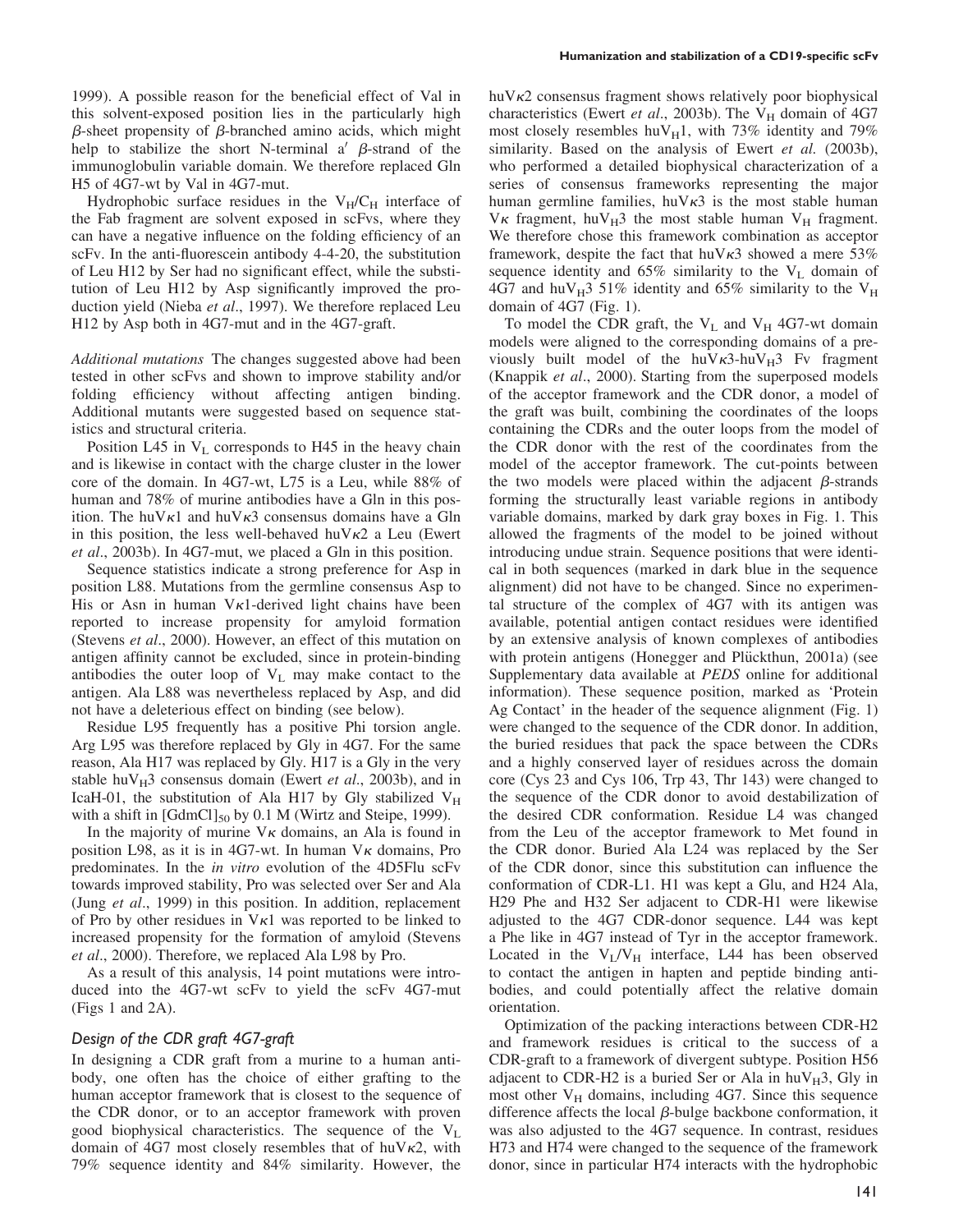core of the framework. Interacting residues H74 and H78 are Phe and Ala in 4G7, yet Val and Phe in  $huv_H3$ . The combination of two Phe residues in the graft would have overpacked the core of the domain, which would either result in significant destabilization or a change in the CDR-H2 takeoff angle.

The outer loop of the  $V_H$  domain (H83-H88) is relatively variable in structure. In contrast to the corresponding loop in  $V_{L}$ , it has not been observed to directly contact the antigen, but it can affect CDRs -H1 and -H2. Outer loop residues H80–H89 were thus retained from the 4G7 sequence, since buried residues H80 and H89 pack against buried CDR-H2 and CDR-H1 residues. H107, adjacent to CDR-H3, was likewise taken from 4G7. All other residues were taken from the acceptor frameworks, with the exception of exposed Leu H12 in the former  $V_H/C_H$  interface, which was replaced by an Asp (Fig. 2B) in 4G7-graft as well as in 4G7-mut, since it can have a marked effect on folding efficiency.

### 4G7-mut has higher soluble expression yields than the other two variants

The 4G7-scFv variants were expressed in E.coli HB2151 and purified from periplasmic extracts by NiNTA affinity chromatography and ion exchange chromatography (Fig. 3B and C). scFv purification yields were determined by densitometry of Coomassie stained SDS–PAGE gels (Table I). 4G7-mut was expressed consistently with about 2-fold higher yields than 4G7-wt and 4G7-graft  $(2.3 \pm 0.8 \text{ mg/l}$  versus  $1.2 \pm 0.3$ and  $1.1 \pm 0.2$  mg/l, respectively), corresponding to  $135 \pm 1.1$ 15 µg scFv per gram wet weight *E.coli*,  $92 \pm 16$  and  $80 \pm 16$  $28 \mu g/g$ , respectively. These data suggest that the mutations of 4G7-mut indeed lead to an improved folding efficiency due to the 14 mutations.



Fig. 3. scFv construct and purification of the three 4G7 variants. (A) FLAG, N-terminal FLAG-tag;  $6xHis$ , hexahistidine tag;  $V_L$  and  $V_H$ , variable domains of light and heavy chains of the 4G7-scFv connected by a (Gly4Ser)4 linker; molecular masses of 4G7-wt (29.1 kDa), 4G7-mut (29.2 kDa) and 4G7-graft (28.8 kDa) were calculated from their amino acid sequences. (B and C) Periplasmic expression and purification of the 4G7 scFvs by IMAC and subsequent ion exchange chromatography. Purified proteins were analyzed by SDS–PAGE and (B) Coomassie staining or (C) western blot using a primary Penta-His antibody. Lanes 1–3: 4G7-wt, 4G7 mut, 4G7-graft.

|  | <b>Table I.</b> Biophysical properties of 4G7 scFv variants |  |
|--|-------------------------------------------------------------|--|
|  |                                                             |  |

| scFv                                | Soluble yield                             |                                      | Binding affinity                            | Serum half-life |
|-------------------------------------|-------------------------------------------|--------------------------------------|---------------------------------------------|-----------------|
|                                     |                                           | $(mg/l E. coli)$ $(\mu g/g E. coli)$ | nM                                          | h               |
| $4G7-wt$<br>4G7-mut<br>$4G7$ -graft | $1.2 + 0.3$<br>$2.3 + 0.8$<br>$1.1 + 0.2$ | $80 + 28$<br>$135 + 15$<br>$92 + 16$ | $8.4 + 0.9$<br>$16.4 + 1.6$<br>$30.0 + 2.7$ | 95<br>106<br>82 |

#### All three scFv variants show similar behavior in analytical gel-filtration

To analyze the tendency of the purified scFvs for forming aggregates, analytical gel-filtration experiments were performed (Fig. 4). For 4G7-wt,  $\sim$ 92% of the protein eluted at the expected size for a monomer,  $\sim 8\%$  at the size expected for a dimer and no higher aggregates were seen. The elution profiles for 4G7-mut and 4G7-graft contained  $\sim$ 11.5 and  $\sim$ 12.5%, respectively, of protein with the mobility of dimers. Dilution of the sample to 0.25 mg/ml and 5 hours incubation before measurement did not alter the fraction of dimers. Multi-angle light scattering (MALS) measurements allowed us to determine the molecular masses of the faster eluting material, which were consistent with the interpretation of dimers. The values measured by MALS for the monomer and presumed dimer peaks for 4G7-wt were  $29.7 \pm 0.6$ and  $66.0 \pm 5.9 \text{ kDa}$ ; for  $4G7$ -mut:  $29.4 \pm 0.6$  and



Fig. 4. Analytical gel-filtration of 4G7 variants. Samples (applied at a concentration of  $0.5 \text{ mg/ml}$  (17  $\mu$ M) were analyzed on a Superdex-75 column in 50 mM sodium phosphate (pH 7.0), 100 mM NaCl with 4G7-wt (A), 4G7-mut (B), and 4G7-graft (C).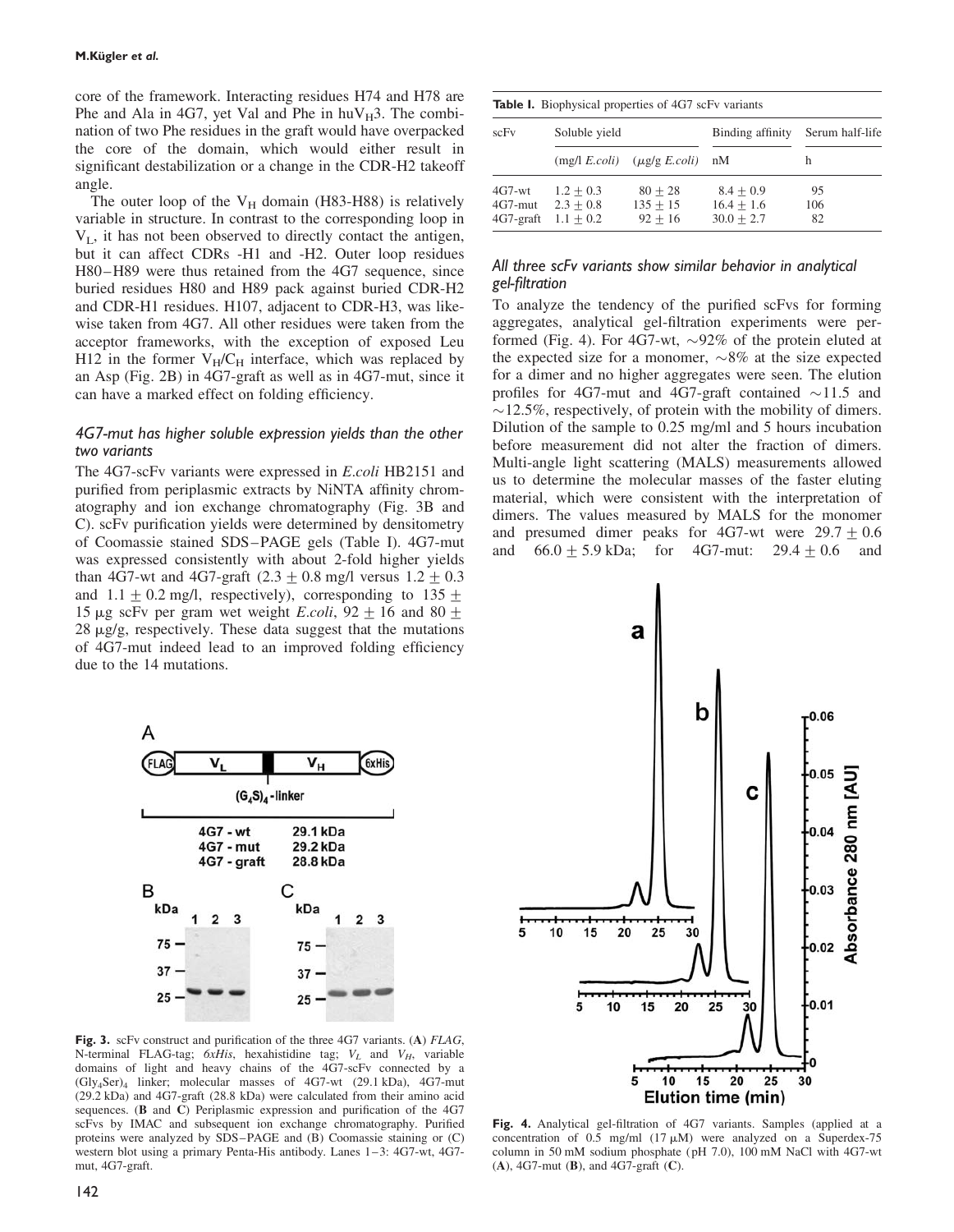62.2  $\pm$  3.1 kDa; and for 4G7-graft: 29.4  $\pm$  0.6 and 60.0  $\pm$ 2.4 kDa. The two different design principles used to produce the 4G7-mut and -graft variants, therefore, had no significant effects on the propensity of these variants to form dimers.

#### 4G7-mut has the greatest thermodynamic stability, determined by equilibrium denaturation

Thermodynamic stabilities of the three variants were assessed by denaturant-induced equilibrium denaturation/ renaturation experiments. To this end, the proteins were incubated in the presence of various concentrations of guanidinium chloride (GdmCl) overnight at  $25^{\circ}$ C, and fluorescence emission spectra were measured in the wavelength range from 320 to 370 nm, using an excitation wavelength of 280 nm. Each of the three constructs contained four tryptophan residues contributing to the fluorescence spectrum: Trp L43 and Trp H43 located in the core of the  $V_L$  and the  $V_H$ domain usually are quenched by the neighboring disulfide bond in the native state, while Trp H54 and Trp H149, buried in the  $V_I/V_H$  dimer interface, make a strong contribution to the fluorescence signal of the native scFv. 4G7 (and all the variants) contained only these four highly conserved tryptophans, with no additional Trp in the CDRs.

While the wavelength of the fluorescence maximum of the native 4G7-graft (338.6 nm) was close to that of the full consensus huV $\kappa$ 3-huV<sub>H</sub>3 (338.7 nm), the fluorescence maxima of 4G7-wt (342.0 nm) and 4G7-mut (340.8 nm) were consistently red-shifted by 2–3 nm relative to 4G7-graft (Fig. 5). To ensure that this shift was not due to the presence of a dimer species with different spectral properties, the spectra of the monomer and dimer fractions were measured immediately after their elution from the gel filtration column. Indeed, the same 2–3 nm shift was seen between the monomer of 4G7-graft and the monomers of the other two constructs, while no significant difference was detected between the spectra of the monomer and the corresponding dimer. Therefore, this shift seems indeed to be due to the difference in the intrinsic spectral properties of the native molecules, not to the presence of aggregated or misfolded species.

The equilibrium unfolding/refolding curves were evaluated by a two-state fit (Santoro and Bolen, 1988) (Fig. 5). Additional details are shown in the Supplementary data available at PEDS online. Based on the homology models of the Fv fragments, an *m*-value of  $5.6-5.9$  kcal·mol/l<sup>2</sup> would be predicted (Myers et al., 1995). The m-values of  $2.1-$ 2.6 kcal.mol/ $l^2$  derived from the two-state fit for 4G7-wt, 4G7-graft and for the acceptor framework huV $\kappa$ 3-huV $_H$ 3, representing the germline family consensus for the two domains (Knappik et al., 2000), with CDR-L3 and -H3 taken from hu4D5–8 (Eigenbrot et al., 1993), are far too low for a protein the size of an scFv containing two disulfide bonds. This indicates that the unfolding transition does not really represent a two-state transition, and the extrapolation to zero denaturant concentration inherent in the calculation of  $\Delta G_{(H2O)}$  is not reliable. It is particularly problematic to compare fragments with strongly different apparent m-value, even qualitatively. Such a deviation from two-state unfolding behavior is not unusual for antibody scFvs, which, depending on the intrinsic stabilities of the domains and the stability difference between  $V_L$  and  $V_H$  domain, may show anything from a fully cooperative unfolding of the two domains to the



Fig. 5. GdmCl equilibrium denaturation of the 4G7 variants. (A) Fluorescence spectra of native and unfolded (in 4 M GdmCl) 4G7 variants. (B) Equilibrium denaturation curves of constructs 4G7-wt, 4G7-mut and 4G7-graft. The unfolding transitions were observed by following the change of the wavelength of the emission maximum of the Trp fluorescence (excitation wavelength 280 nm) as a function of denaturant concentration. The actual shift can be seen in (A), and it is expressed here as a percentage from 0 (maximum of the native state) to 100 (maximum of the denatured state). The data were fitted using the two-state model (Santoro and Bolen, 1988) for illustrative purposes only, simultaneously fitting the pre-transitionbaseline ( $\lambda$ max<sub>N</sub>, m<sub>N</sub>), the post-transition baseline ( $\lambda$ max<sub>U</sub>, m<sub>U</sub>) and the thermodynamic parameters  $\Delta G_{(H2O)}$  and m, and plotted as relative spectral shift (relative change of  $\lambda$ max<sub>obs</sub> versus denaturant concentration) after baseline correction (see Supplemental data available at PEDS online, Table ST3). However, as explained in the text, and in more detail in the Supplementary data available at PEDS online, the low m-values obtained for 4G7-wt and 4G7-graft indicate that the two-state assumption is not fulfilled, and the fitted  $\Delta G_{\text{(H2O)}}$  values would be meaningless.

formation of stable equilibrium unfolding intermediates, in which one domain is still native while the other is fully denatured (Wörn and Plückthun, 1998; Jäger et al., 2001). Similar deviations from two-state behavior have also been observed in the scFv analyzed in the accompanying paper (Honegger et al., 2009) and are discussed in detail in the Supplementary data available at PEDS online for that paper. We also discuss there why incomplete unfolding at high denaturant concentrations—which in principle can lead to low m-values—would not be consistent with our data.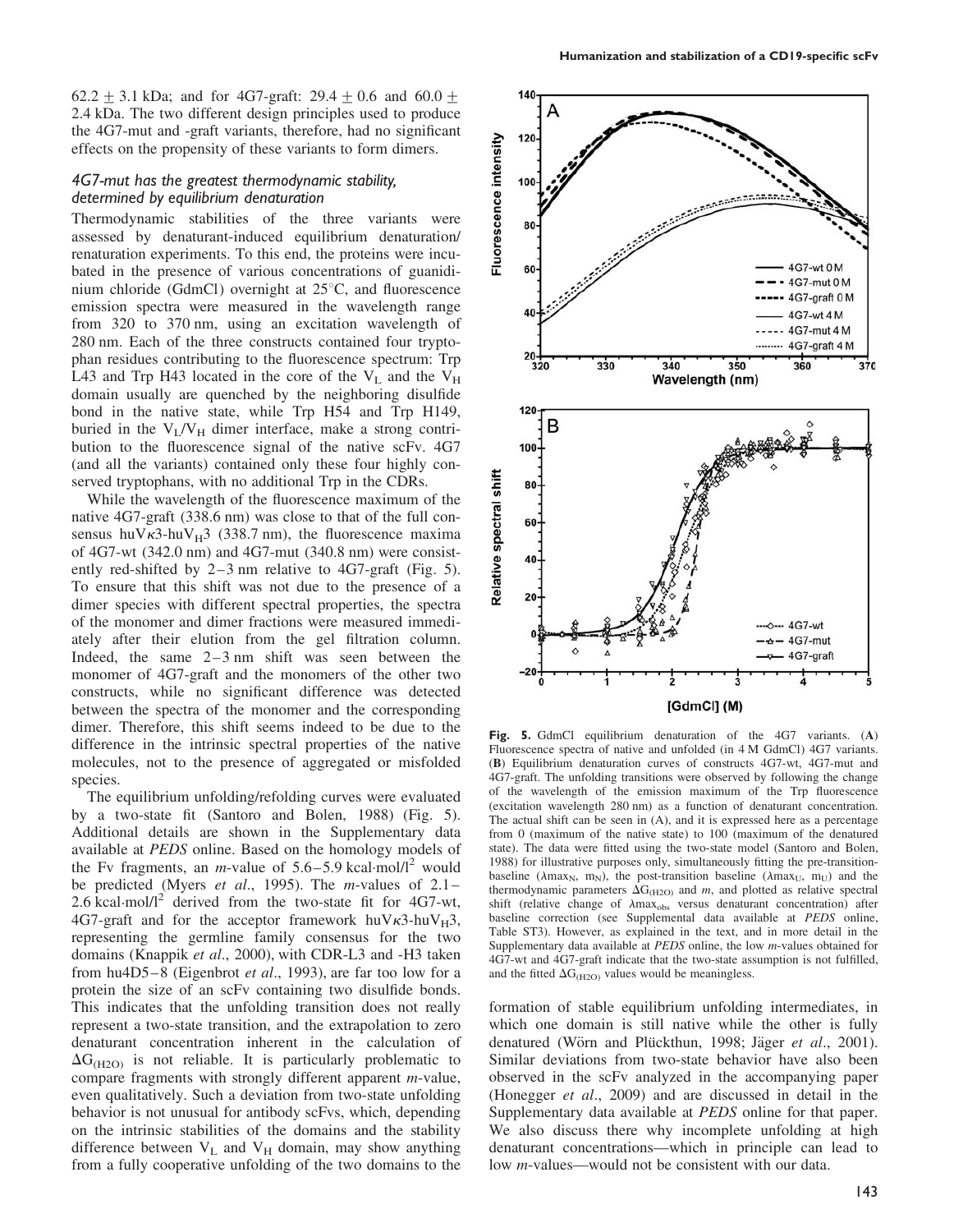The higher apparent cooperativity of 4G7-mut (m-value of 5.3 kcal $\cdot$ mol/l<sup>2</sup>) indicates that it more closely approaches the behavior of a two-state system. This effect is found when the difference between the intrinsic stabilities of the two domains has been reduced and there is significant mutual stabilization between the domains (Wörn and Plückthun, 1998; Jäger et al., 2001; Honegger et al., 2009). In 4G7-mut, the shift to a higher  $[GdmCl]_{50}$  shows that the weaker domain has been stabilized to a larger degree than the stronger one. This is consistent with the weaker domain having become intrinsically more stable. While increased mutual stabilization of the two domains would also lead to increased cooperativity with concomitant shift to a higher  $[GdmCl]_{50}$ , none of the mutations is located in the  $V_L/V_H$  interface, and thus, this is less likely to be responsible for the observed increase of the m-value.

While it was not possible to derive the absolute stabilities of the constructs from such measurements, qualitatively, the stabilities of the constructs can be ranked based on the midpoints of the transition curves (Fig. 5B). This merely assumes that the ranking in the absence of denaturant follows the ranking at intermediate denaturant concentration. With a midpoint of 2.4 M, 4G7-mut is the most stable of the three 4G7 variants. Amongst the three constructs, it is the one whose denaturation starts at the highest denaturant concentration. Despite the fact that the acceptor framework huV $\kappa$ 3-huV<sub>H</sub>3 with a midpoint of 2.8 M is more stable than any of the 4G7 variants, the graft of the 4G7 CDRs to the huV $\kappa$ 3-huV $_H$ 3 framework has a denaturation midpoint of only 2.1 M, and is therefore slightly less stable than the murine wild-type, 4G7-wt with 2.2 M.

#### All three variants have similar functional stability in human serum

To measure their stability in human serum, all three variants were incubated in serum at a concentration of  $1.5 \mu g/ml$  at  $37^{\circ}$ C for different lengths of time before residual binding was measured by flow cytometry. Staggered starting times



Fig. 6. Serum stability of 4G7 variants at 37°C. ScFvs were incubated in human serum at  $37^{\circ}$ C for the time periods indicated. The residual binding activities of purified 4G7-wt (squares), 4G7-mut (triangles) and 4G7-graft (diamonds) variants were determined by flow cytometry on CD19-positive SEM cells. The data are expressed as a percentage of the sample at  $t_0$  (taken immediately after addition of scFvs to human serum) and present the mean percentage of residual binding  $\pm$  standard error of the mean of four independent experiments. Serum half-lives  $(t_{1/2}$  values) deduced from these curves are reported in Table I.

and a common endpoint were used, and a sample of scFv freshly added to serum was then used to define 100% binding at  $t_0$ . All values were normalized to this  $t_0$ -value (Fig. 6 and Table I). The serum half-lives do not differ greatly, with that of 4G7-mut being slightly higher with 106 h, compared to wt with 95 h and 4G7-graft with 82 h, respectively. The reported half-lives represent the averages of four independent measurements.

#### All variants retain antigen-specific binding, but 4G7-graft has a slightly lower affinity

All three variants bound to CD19-positive SEM leukemic cells in an antigen-specific manner (Fig. 7). They bound to antigen-positive cells (Fig. 7A, C and E), but not to antigennegative cells (not shown), and binding was blocked by preincubation of the cells with a 50-fold molar excess of the parental antibody 4G7 (Fig. 7B, D and F), but not by a corresponding molar excess of an isotype control antibody, which itself did not react with CD19 (not shown). Therefore, introduction of the 14 point mutations and the grafting procedure apparently have not introduced any unspecific binding property into the variants.

Binding affinities were determined by an immunofluorescence assay, in which increasing concentrations of the scFvs were incubated with constant numbers of CD19-positive SEM cells. Equilibrium constants  $(K_D)$  were determined from a fit of the mean fluorescence intensity to a 1:1 saturation model. The 4G7-wt had an affinity of  $K_D = 8.4 +$ 0.9 nM, and 4G7-mut gave a value of  $16.4 \pm 1.6$  nM, while

120 B А 120 C D Cell count 120 E F 60  $10^2$   $10^3$  $10^1$   $10^2$  $10<sup>°</sup>$  $10<sup>1</sup>$  $10^{\circ}$  $10^3$ **Fluorescence intensity** 

Fig. 7. Specific binding of 4G7 variants to CD19-positive cells. (A and B), 4G7-wt; (C and D), 4G7-mut; (E and F), 4G7-graft. Flow cytometric analysis was performed by staining cells with equal concentrations of purified CD19-specific scFvs (black line) or a non-related scFv (light gray) (A, C, E). For competition experiments (B, D, F), cells were pre-incubated with a 50-fold molar excess (black line) of parental 4G7 mAb. Pre-incubation with a non-related mAb did not block binding of the 4G7 scFvs (data not shown).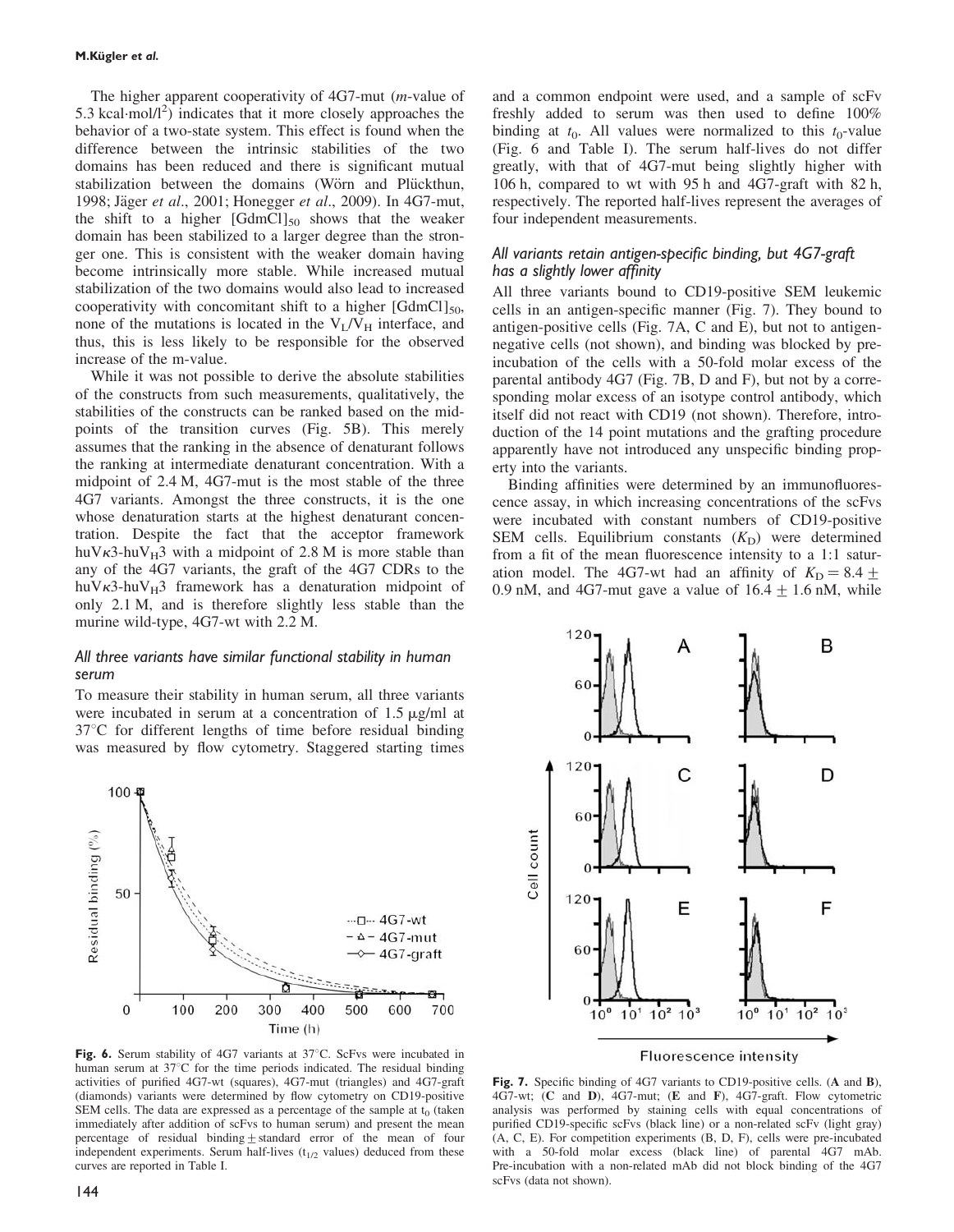

Fig. 8. Determination of equilibrium binding constants of 4G7 variants on CD19 bearing cells. CD19 positive SEM cells were incubated with increasing concentrations of purified 4G7-wt (squares), 4G7-mut (triangles) and 4G7-graft (diamonds). Cell-bound scFvs were detected by staining with a secondary PE-conjugated antibody and analyzed by flow cytometry. The mean fluorescence intensity (MFI) is plotted as a percentage of its maximal plateau value, and the  $K_D$  is estimated by MFI = MFI<sub>max</sub> · [scFv]/( $K_D$  + [scFv]). Averaged over 6 independent experiments, the  $K_D$  values were 8.4  $\pm$  0.9 nM, 16.4  $\pm$  1.6 nM, and 30.0  $\pm$  2.7 nM for 4G7-wt, 4G7-mut and 4G7-graft, respectively.

4G7-graft gave  $30.0 \pm 2.7$  nM, indicating a slight effect of the framework on the CDRs (Fig. 8 and Table I).

#### **Discussion**

This study aimed at comparing two orthogonal strategies for improving the stability and expression yield of a scFv, using a CD19-specific scFv derived from murine monoclonal 4G7, an antibody with very favorable biological properties as an example. To this effect, two variants of 4G7-wt were constructed: 4G7-mut with 14 single amino acid substitutions at selected critical positions, and 4G7-graft with the murine CDR sequences grafted to a human framework. These variants were produced and analyzed in parallel with the wt protein, and two main results were obtained: first, 4G7-mut had approximately 2-fold greater expression yields and greater thermodynamic stability than the wt (which turned out to be on the upper end of the usually observed values for murine antibodies), and an almost identical affinity (2-fold). Second, the 4G7-graft had approximately equal yield and thermodynamic stability as the wt, but also a 3–4-fold reduced affinity.

The variants did thus not differ dramatically in their properties from the wt, less than expected from the design, and therefore, these results require some comments. The murine wt scFv already had comparatively favorable properties, and thus this study concentrated on testing whether they can be improved even further.

CDR-grafts, the transfer of the antigen binding loops from an antibody with a desired antigen specificity to a different antibody framework for the dual purpose of increasing the stability and reducing the immunogenicity of an antibody construct, represent by now a routine technique in antibody engineering. The huV $\kappa$ 3 and huV $\kappa$ 1 germline consensus for the  $V_L$  domain and the hu $V_H$ 3 germline consensus for the  $V_H$  domain are the most frequently used human acceptor frameworks, both because they represent the most frequently

utilized germline families in the human antibody repertoire and because these consensus domains show the most favorable biophysical properties (Ewert et al., 2003b). However, while CDR grafts from problematic antibody scFvs to these stable frameworks usually yield chimeric scFvs of greater stability than the CDR donor, they frequently fail to reach the level of stability observed for the consensus frameworks themselves (Willuda et al., 1999). This reduced stability could be due to destabilizing interactions within the CDRs or between CDRs and framework. In the consensus scFv used for comparison (Knappik et al., 2000; Ewert et al., 2003b), CDR-1 and -2 sequences were derived from the same V-gene consensus as the framework sequences themselves, and thus presumably represent an optimal fit to these frameworks, while in a CDR graft, and especially in a CDR graft from a highly divergent framework, a mismatch between CDRs and framework may lead to a destabilization of the individual CDR-grafted domains (Honegger et al., 2009) (accompanying paper). In addition, the CDRs contribute to the interface between the  $V_L$  and the  $V_H$  domain and, therefore, to the degree of mutual stabilization between the two domains (Wörn and Plückthun, 1998; Röthlisberger et al., 2005).

In this study, we compared the biophysical properties of an scFv derived from the murine monoclonal antibody 4G7 (4G7-wt) both to those of a variant in which a number of destabilizing features in the 4G7 framework have been repaired by point mutations (4G7-mut) and to those of a variant in which the CDRs of 4G7 have been grafted to the frameworks of the most stable human consensus domains, huV $\kappa$ 3 and huV $_{\rm H}$ 3 (4G7-graft). With a [GdmCl]<sub>50</sub> of 2.2 M, the murine 4G7-wt scFv is already quite stable in equilibrium denaturation, e.g. compared to the hu4D5-8 scFv (Herceptin) (Eigenbrot et al., 1993), which is itself a CDR-graft. hu4D5–8 scFv shows a first step of equilibrium denaturation, the unfolding of the  $V_H$  domain, with a [GdmCl]<sub>50</sub> of only 1.4 M (Jäger *et al.*, 2001), even though it expresses well and is not aggregation prone. Indeed, the hu4D5-8 scFv shows significantly lower stability than its own human consensus acceptor framework,  $h u V_{\kappa}1-h u V_{\kappa}3$ . This acceptor, even with CDR-L3 and -H3 derived from hu4D5-8, unfolds with a  $[GdmCl]_{50}$  of 2.8 M (Ewert et al., 2003b), pointing to an important role of CDR-1 and CDR-2 in stability.

The acceptor framework used in the construction presented here, huV $\kappa$ 3-huV $_H$ 3, has a [GdmCl]<sub>50</sub> of 2.6 M (Honegger et al., 2009) to 2.8 M (Ewert et al., 2003b). The CDR-graft 4G7-graft with a  $[GdmCl]_{50}$  of 2.1 M turned out to be slightly less stable than the parental murine scFv 4G7-wt. The  $m$ -values (cooperativity) of the equilibrium unfolding transitions of 4G7-wt, 4G7-graft and of the acceptor framework huV $\kappa$ 3-huV $_{\text{H}}$ 3 were all significantly lower than expected for a protein the size of an scFv containing two disulfide bridges, indicating deviation from a two-state transition, and this is why we resort to reporting  $[GdmCl]_{50}$  and not  $\Delta G$  values. These [GdmCl]<sub>50</sub>-values are to be understood as qualitative midpoints of the unfolding trace, since the presence of a hidden intermediate does not allow to quantify the fraction of molecules that are unfolded at a given GdmCl concentration. This low apparent m-value can be explained by the scFv showing a difference between the intrinsic stabilities of the  $V_L$  and the  $V_H$  domain large enough that the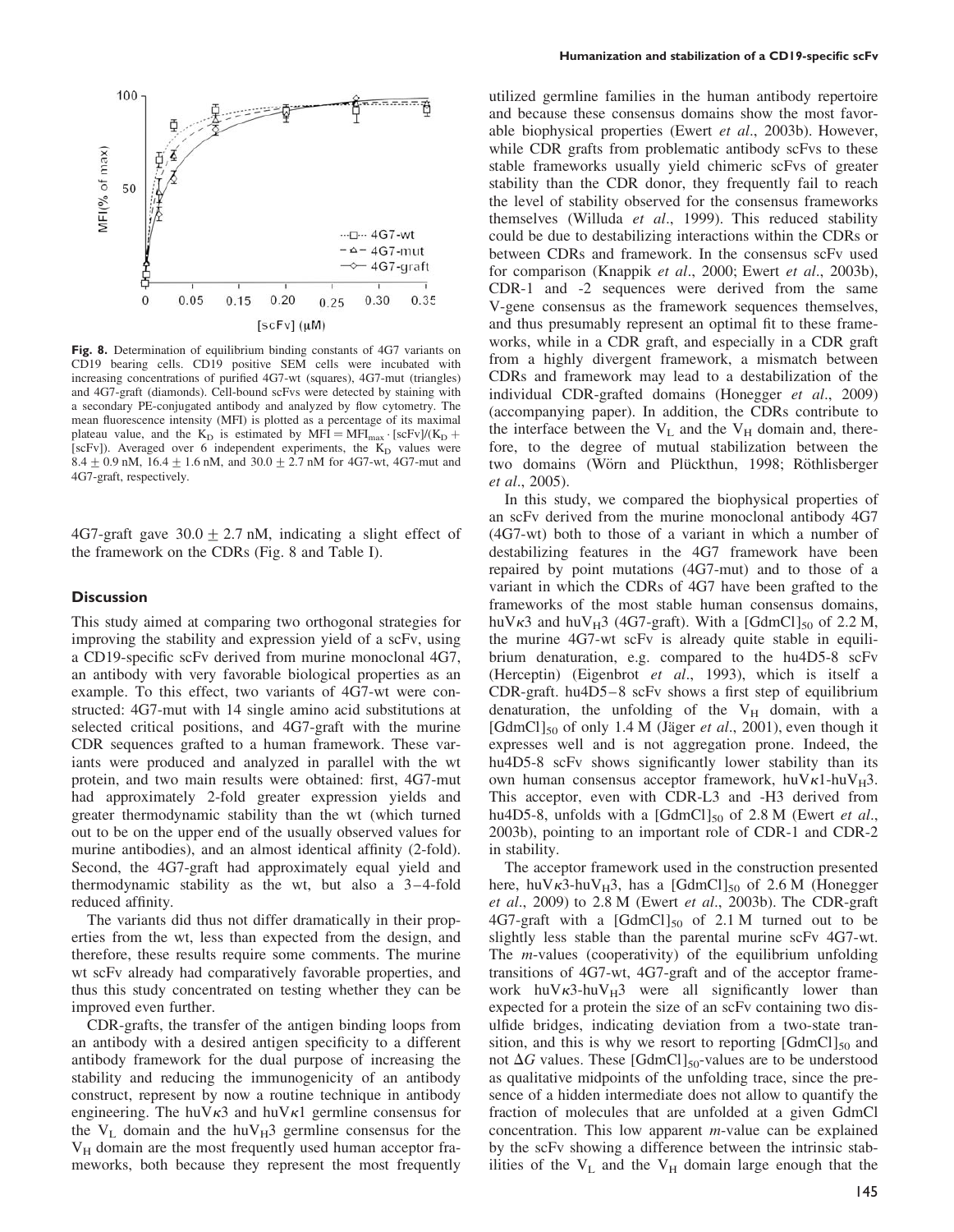stabilizing influence of the  $V_L/V_H$  interface is insufficient to enforce fully cooperative unfolding of the scFv. This point is illustrated in the Supplementary data available at PEDS online, of this paper and the accompanying manuscript (Honegger et al., 2009).

While various additional mutations outside the classical CDR boundaries have been introduced in order to preserve the upper core packing of the CDR donor in the graft and to minimize steric conflicts between framework and CDR residues that potentially could alter the CDR conformation or destabilize the scFv, the high stability of the human acceptor framework (with its own CDRs) could not be maintained. This is due to residual strains between the grafted CDRs and the acceptor framework, similarly found in the Herceptin construct itself and in a case described in the accompanying paper (Honegger *et al.*, 2009).

In the second approach presented here, we addressed individual destabilizing features in the 4G7-wt sequence with a series of point mutations located within the frameworks of the two domains. In a knowledge-based approach, we scanned the sequence of 4G7-wt against our database of mutations known to affect the stability and/or folding efficiency of antibody variable domains, and we identified 14 positions requiring mutation. Ten of these mutations are mutations towards the huV $\kappa$ 3 or the huV $_H$ 3 sequence consensus and thus are also present in 4G7-graft. One of the mutations, the replacement of hydrophobic surface residue Leu H12 by Asp, was also introduced in 4G7-graft, since this mutation had previously been shown to have a beneficial effect on the folding efficiency of scFv without affecting stability (Nieba et al., 1997), increasing the ratio of soluble protein to aggregates in the periplasm. The largest effect on stability was expected from the optimization of the charge cluster in the lower core of the  $V_H$  domain (position H77, H45 and H97). Other mutations were targeted at optimizing the framework 1 kink of the  $V<sub>L</sub>$  domain and at non-Gly positions that carry positive phi angles in a majority of the known antibody structures.

With a  $[GdmCl]_{50}$  of 2.4 M, 4G7-mut turned out to be the most stable of the three 4G7 constructs. In addition, the significantly increased cooperativity indicates that by predominantly stabilizing the weaker of the two domains, we succeeded in reducing the difference between the intrinsic stabilities of the  $V_L$  and  $V_H$  domains. Measures of serum half-life, production yield and ratio of the production of soluble protein to aggregates in the periplasm of *E.coli* all favored 4G7-mut over 4G7-wt and 4G7-graft.

The observation that a limited number of point mutations in the framework was capable of stabilizing 4G7-wt, while a graft to the most stable human consensus framework combination failed to do so, suggests that the relatively low stability of the graft cannot be blamed on destabilizing influences located within the CDRs themselves. More likely, despite the care taken in the design of the CDR-graft, the structural difference between the mu $V_H1$  framework of 4G7 and the  $huv_H3$  framework serving as acceptor framework led to some strain between CDRs and framework that limits the stability of the graft. Nonetheless, the stability of the loop donor was maintained.

The knowledge-based redesign with the individual amino acid substitutions was, therefore, capable of producing a variant of greater stability, and based on the biophysical properties, 4G7-mut is thus a candidate for the development of further derivatives intended for clinical use. However, the final choice will need to take into account the issue of immunogenicity, although for the therapy of human B-cell malignancies immunogenicity is not as severe a problem as for the treatment of solid tumors such as carcinomas, and the scientific basis of a lower immunogenicity of humanized molecules has been questioned (Clark, 2000). Additionally, the use as a fusion protein with e.g. protein toxins of plant or bacterial origin, may lower the importance of the immunogenicity of the scFv portion.

The final choice of the variant to be promoted further will thus depend on the exact therapeutic format chosen. The results of this study underscore the powers of the knowledgebased approach, but also illustrate some remaining difficulties in correctly predicting strain when bringing pieces from different proteins together.

#### Acknowledgements

The authors thank Prof. R. Levy from Stanford University for making the 4G7 hybridoma available, and PD Dr R. Slany for size exclusion chromatography. C.S. was the recipient of a stipend from the Bavarian Government (Bayerische Universitäten e.V.), and M.S. of a stipend from the Kind Phillip Foundation for leukemia research. We thank Hugues Bedouelle for providing the Kaleidagraph macros used to evaluate the equilibrium unfolding data.

#### Funding

This study was supported by grants from the W. Sander Foundation (No. 03.015.2), Deutsche Krebshilfe e.V. (No. 108242), the association 'Kaminkehrer helfen krebskranken Kindern e.V.', the Beitlich Foundation, Tübingen and the association of supporters of the University of Erlangen Children's Hospital (to G.H.F.). Part of this work was funded by an intramural grant from the ELAN fond and the Training Grant GK592 from the German Research Community (DFG).

#### **References**

- Bargou,R., et al. (2008) Science, 321, 974–977.
- Benedict,C.A., MacKrell,A.J. and Anderson,W.F. (1997) J. Immunol. Methods, 201, 223–231.
- Bruenke,J., et al. (2004) Br. J. Haematol., 125, 167–179.
- Bruenke,J., et al. (2005) Br. J. Haematol., 130, 218–228.
- Carter,P., Bedouelle,H. and Winter,G. (1985) Nucleic Acids Res., 13, 4431–4443.
- Chari,R.V. (2008) Acc. Chem. Res., 41, 98–107.
- Clark,M. (2000) Immunol. Today, 21, 397–402.
- Eigenbrot,C., Randal,M., Presta,L., Carter,P. and Kossiakoff,A.A. (1993) J. Mol. Biol., 229, 969–995.
- Erickson,H.K., Park,P.U., Widdison,W.C., Kovtun,Y.V., Garrett,L.M., Hoffman,K., Lutz,R.J., Goldmacher,V.S. and Blattler,W.A. (2006) Cancer Res., 66, 4426–4433.
- Ewert, S., Honegger, A. and Plückthun, A. (2003a) Biochemistry, 42, 1517–1528.
- Ewert, S., Huber, T., Honegger, A. and Plückthun, A. (2003b) J. Mol. Biol., 325, 531–553.
- Flavell,D.J., Warnes,S.L., Bryson,C.J., Field,S.A., Noss,A.L., Packham,G. and Flavell, S.U. (2006) Br. J. Haematol., 134, 157-170.
- Greil,J., Gramatzki,M., Burger,R., Marschalek,R., Peltner,M., Trautmann,U., Hansen-Hagge,T.E., Bartram,C.R., Fey,G.H. and Stehr,K. (1994) Br. J. Haematol., 86, 275–283.
- Grossbard,M.L., Press,O.W., Appelbaum,F.R., Bernstein,I.D. and Nadler, L.M. (1992) Blood, 80, 863-878.
- Hekman,A., Honselaar,A., Vuist,W.M., Sein,J.J., Rodenhuis,S., ten Bokkel Huinink,W.W., Somers,R., Rumke,P. and Melief,C.J. (1991) Cancer Immunol. Immunother., 32, 364–372.